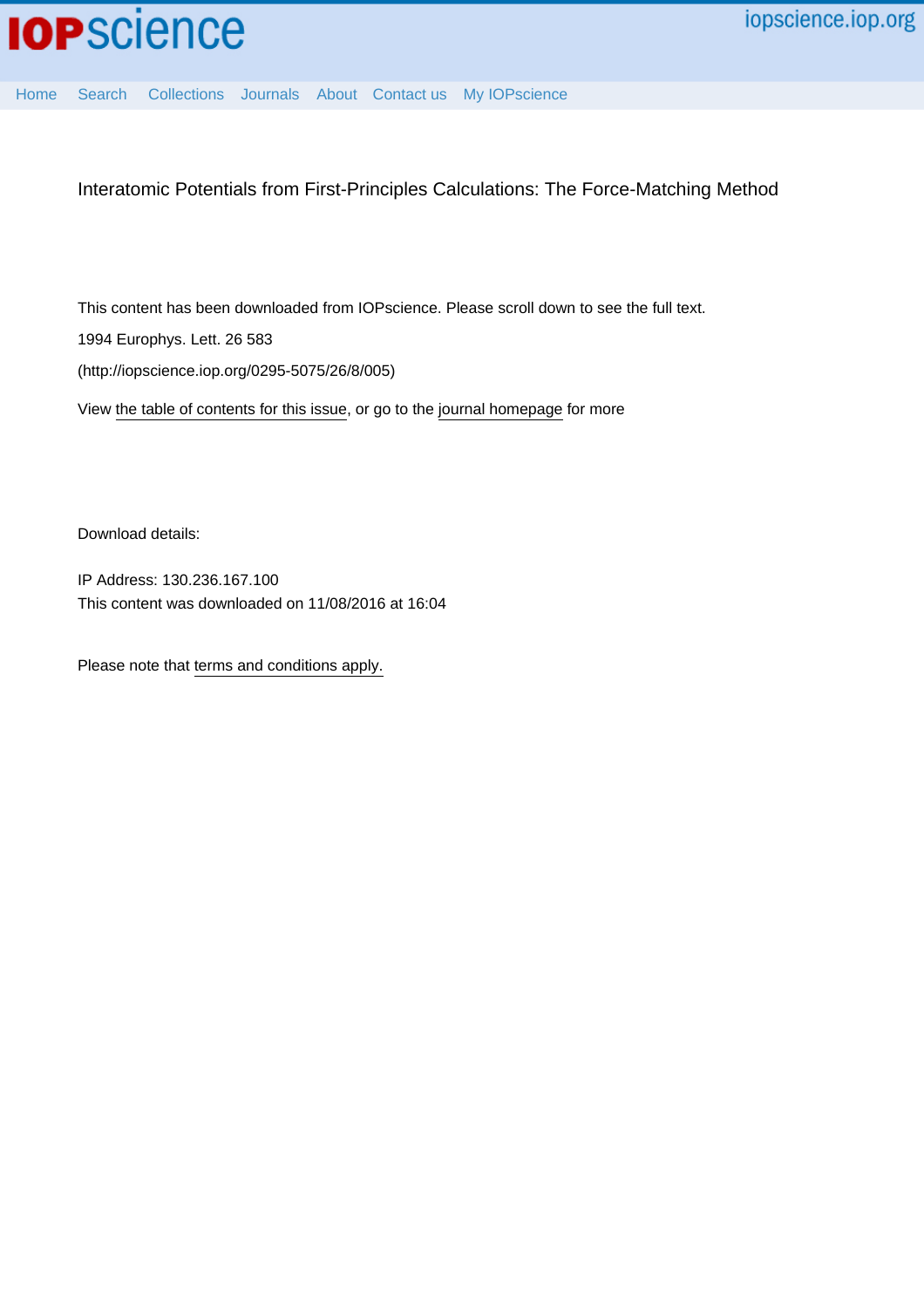*Europhys. Lett.,* **26** (8), pp. 583-588 (1994)

## **Interatomic Potentials from First-Principles Calculations: the Force-Matching Method.**

F. ERCOLESSI $(*)$  and J. B. ADAMS $(*)$ 

(\*) *Materials Research Laboratory, University* of *Illinois 104 S. Goodwin Ave., Urbana, IL 61801, USA International School for Advanced Studies (SISSA-ISAS) Via Beirut 4, 1-34014 Trieste, Italy* (§) (\*\*) *Department* of *Materials Science and Engineering, University* of *Illinois 105 S. Goodwin Ave., Urbana, IL 61801, USA* 

(received **3** January 1994; accepted in final form **22** April 1994)

PACS. **34.20** - Interatomic and intermolecular potentials and forces. PACS.  $61.50L$  – Crystal binding. PACS. **64.70D** - Solid-liquid transitions.

Abstract. – We present a new scheme to extract numerically «optimal» interatomic potentials from large amounts of data produced by first-principles calculations. The method is based on fitting the potential to *cab initio* atomic forces of many atomic configurations, including surfaces, clusters, liquids and crystals at finite temperature. The extensive data set overcomes the difficulties encountered by traditional fitting approaches when using rich and complex analytic forms, allowing to construct potentials with a degree of accuracy comparable to that obtained by *ab initio* methods. A glue potential for aluminium obtained with this method is presented and discussed.

While first-principles methods for computer simulation in condensed matter are rapidly improving in speed and accuracy, classical interatomic potentials continue to constitute the only way to perform molecular dynamics (MD) or Monte Carlo computations on systems with a very large size (number of atoms  $N \sim 10^4-10^7$ ) or for long simulation times  $(t -$  nanoseconds). With the advent of massively parallel machines and the proper computer codes, simulations on the mesoscopic scale appear feasible, allowing one to address a whole new range of problems in the physics of defects, surfaces, clusters, liquids and glasses. However, obtaining accurate and realistic potentials constitutes a challenging problem. It is now well recognized [1] that fairly elaborate analytic expressions—involving, for instance, density-dependent terms, angular forces, or moment expansions-are necessary for a realistic description of most materials under different conditions (geometries, structures, thermodynamic phases). A typical potential is thus constituted by a number of functions combined in a complex way, and often nested one into another. Unfortunately, such powerful forms can make the task of fitting a potential to a given material quite formidable and cumbersome. There are often many possible ways to fit a set of experimental quantities

**<sup>(5)</sup>** Present and permanent address.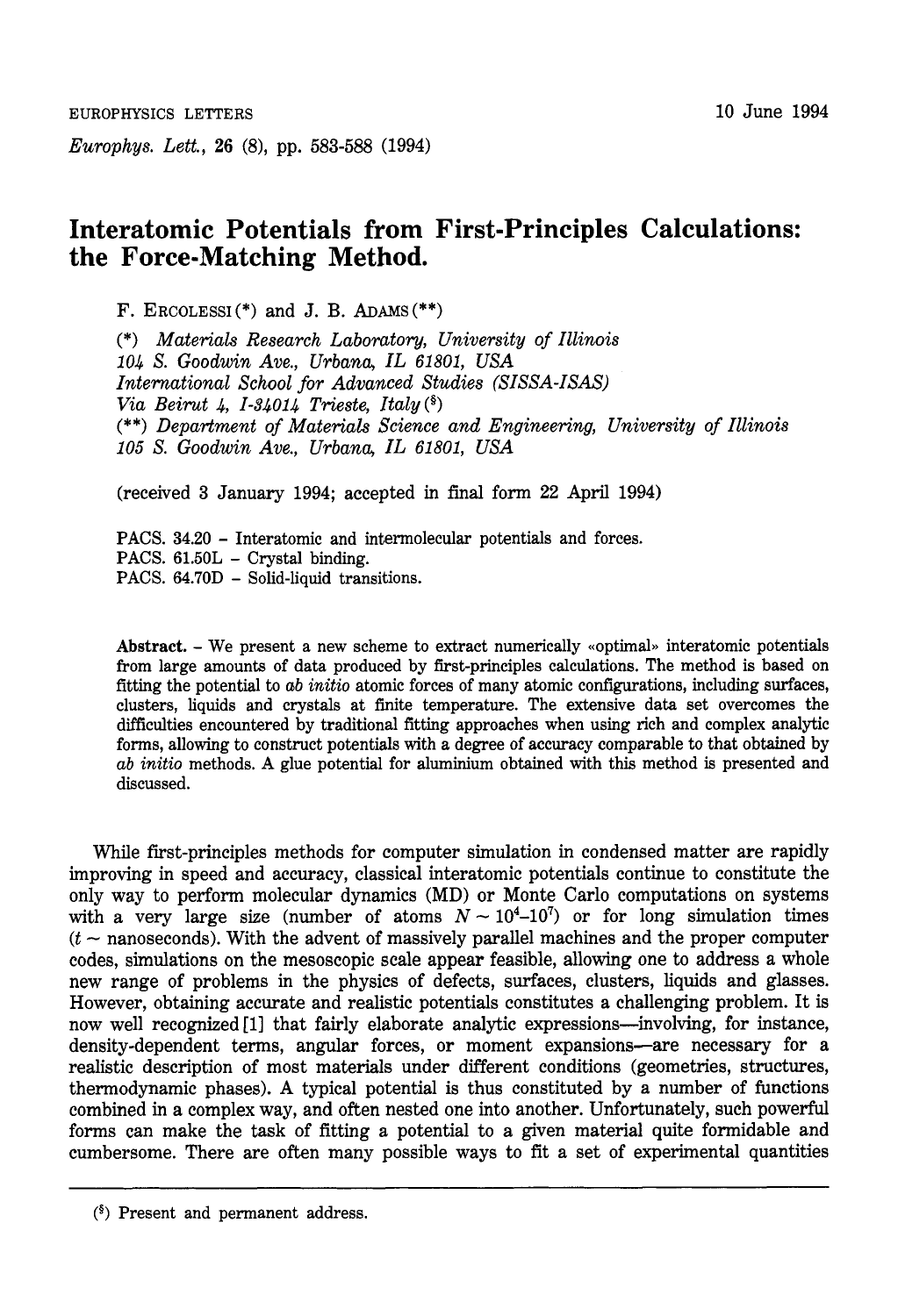within a given analytic framework, and rather arbitrary assumptions on the functions are usually made to reduce the number of parameters to a manageable level. Such assumptions could be the basic reason why potentials apparently good at  $T = 0$  sometimes fail at finite temperature, or for geometries or local conditions not considered when the fit was made.

On the other hand, the development of frst-principles methods-where forces on atoms are obtained by directly solving the electronic-structure problem-has been very vigorous in the last decade[2,3], and dynamical simulations of systems with *N* of the order of 100-1000 and *t* of the order of picoseconds are now within reach for an ever increasing number of physical systems. Therefore, it seems compelling to construct a bridge between these two research lines, making use of the large amount of information that can be obtained by firstprinciples methods to construct reliable potentials for computations on a much larger scale.

While one possible way to achieve this consists of trying to derive potentials from first-principles theoretically by exploiting approximation schemes **[4,5],** we proceed here along different, somewhat complementary lines. Namely, with realism of the final potential as the main goal, we present a new method to process a large amount of output of first-principles calculations (positions and forces), and combine this information with traditional fitting on experimental quantities, obtaining a potential by a numerical optimization procedure.

Potentials are generally defined by a number of single variable functions whose arguments are simply obtained from the atomic coordinates. For example, a glue potential[6-8]

$$
V = \frac{1}{2} \sum_{ij} \phi(r_{ij}) + \sum_{i} U\left(\sum_{j} \rho(r_{ij})\right)
$$
 (1)

is defined by a pair potential  $\phi(r)$ , an «atomic density» function  $\rho(r)$ , and a «glue function»  $U(n)$ . Other potentials may include functions of bond angles or of other quantities. Let  $\alpha$ indicate the entire set of *L* parameters  $\alpha_1, \ldots, \alpha_L$  used to characterize the functions. To determine the «optimal» set  $\alpha^*$ , we try to match the forces supplied by first-principles calculations for a large set of different configurations with those predicted by the classical potential, by minimizing the objective function

$$
Z(\alpha) = Z_{\rm F}(\alpha) + Z_{\rm C}(\alpha), \qquad (2)
$$

with

$$
Z_{\mathbf{F}}(\alpha) = \left(3\sum_{k=1}^{M} N_k\right)^{-1} \sum_{k=1}^{M} \sum_{i=1}^{N_k} |\mathbf{F}_{ki}(\alpha) - \mathbf{F}_{ki}^0|^2, \qquad (3)
$$

$$
Z_{\rm C}(\alpha) = \sum_{r=1}^{N_{\rm C}} W_r [A_r(\alpha) - A_r^0]^2.
$$
 (4)

In  $Z_F$ , *M* is the number of sets of atomic configurations available,  $N_k$  is the number of atoms in configuration *k,*  $F_{ki}(\alpha)$  is the force on the *i*-th atom in set k as obtained with parametrization  $\alpha$ , and  $\mathbf{F}_{ki}^0$  is the reference force from first principles.  $Z_c$  contains contributions from  $N_c$  additional constraints.  $A_r(\alpha)$  are physical quantities as calculated with parametrization  $\alpha$ .  $A_r^0$  are the corresponding reference quantities, which may be supplied either from the first-principles calculation, or directly from experiment.  $W_r$  are weights which are chosen at convenience. It is desirable to include input data relative to different geometries and physical situations (clusters, surfaces, bulk, defects, liquid, etc.) in the attempt to achieve a good potential transferability. In practice, one can use samples from *ab*  initio MD trajectories for various systems, thus obtaining a good representation of the regions of configuration space that are actually explored at finite *T.*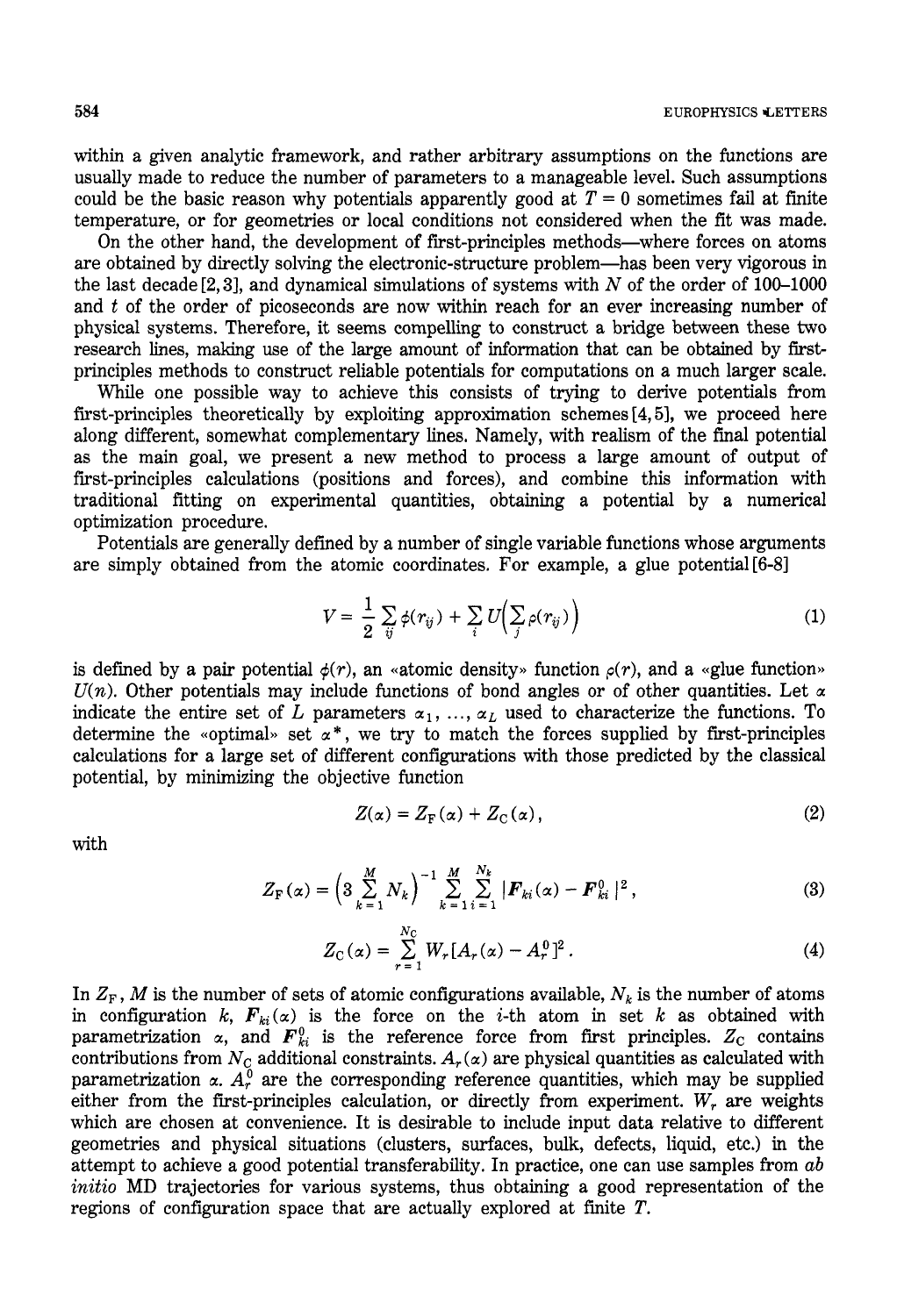Invariance properties of the Hamiltonian must be recognized and taken care of by additional, dummy constraints. For instance, a glue potential (1) is invariant under the transformations *a)*  $\rho(r) \to A\rho(r)$ ,  $U(n) \to U(n/A)$ , and *b)*  $\phi(r) \to \phi(r) + 2B\rho(r)$ ,  $U(n) \to$  $\rightarrow U(n) - Bn$  [6]. The two constants A and B are arbitrary and must be fixed by additional conditions, that can be enforced as further quadratic terms in eq. (4) as if they were constraints for physical properties. In contrast with the latter, these terms exactly vanish at the minimum.

In the present realization, the single variable functions constituting the potential are defined as third-order polynomials (cubic splines) connecting a set of points  $\beta_i$ , preserving continuity of the functions and of their first two derivatives across the junctions. The parameters  $\alpha_l$  are a one-to-one mapping to the points  $\beta_l$ , chosen on the basis of computational convenience [9, 10]. In the simplest case,  $\beta_l = \alpha_l$ . Particular boundary conditions, such as requiring a function and its first derivative to be zero at a cut-off distance *Re,* are directly incorporated into the parametrization. **A** number of parameters of the order of 10-20 per function seems to give sufficient flexibility.

The computational engine of the method is a minimization procedure for the objective function (2). To be prepared to deal with the presence of multiple local minima, we have implemented a simulated annealing algorithm in parameter space (described in  $[9, 10]$ ). However, for the application presented below, we found it to be necessary only when starting from an initial guess very far from the optimal one: the basin of attraction of the optimal potential is sufficiently broad that a quasi-Newton procedure is adequate to reminimize *Z* after small adjustments to the values of  $A_r^0$  and  $W_r$ , or changes in the set of first-principles configurations. In a typical run, *2* is evaluated a few thousand times. The force computations are carried out by using standard MD techniques to decrease computer time, and the computational resources can be compared to those required by a classical MD code for a long simulation. In preliminary tests using MD trajectories generated by classical potentials 191, this scheme has proven to be able to reconstruct *exactly* the original potentials without any further assumption beyond the analytic form—within the precision allowed by the spacing between spline knots, and within the range of the function arguments sampled by the input data.

While the main purpose of this letter is to illustrate the force-matching method, we also briefly report about its first application on aluminium. **A** detailed report will appear elsewhere [lo]. The reasons for choosing Al are threefold: i) due to the absence of *d* electrons, Al can be studied quite accurately with present first-principles methods; **ii)** the metallic character suggests the use of the relatively simple glue model (1), even if it has well-known limitations (lack of angular forces); iii) in spite of the simpler electronic structure, Al is known to be more difficult to model with gluelike potentials than noble metals. In particular, many existing potentials (see table I) predict values for melting temperature, vacancy migration energy, intrinsic (111) stacking fault energy and surface energies that are too low compared with experiment, and excessive thermal expansion. Discrepancies of about a factor two are not uncommon for these properties. Furthermore, the validity of glue schemes for Al has been recently questioned [HI, making it worthwhile to investigate this issue further.

The potential has been parametrized by a total of 40 parameters, of which 14 for  $\phi(r)$  and  $p(r)$ , and 12 for  $U(n)$ . First-principles data were obtained by trajectories of MD simulations using the local orbital density functional scheme described in [3]. We have processed  $M = 85$ sets of atomic configurations, of which  $7$  represent a bulk system with a vacancy  $(N = 107)$  at  $T = 100$  K, 10 the same system at 1750 K (undergoing melting), 20 an equilibrated bulk liquid *(N* = 108) at 2650 K, 13 a (100) slab *(N* = 108, 100 K), 10 a N = 150 cluster at 1000 K, 25 the same cluster in the liquid state at 2200 K, for a total of 10633 force vectors included in eq. (3). We have used  $N_c = 32$  additional constraints, of which 8 for the cohesive energy, the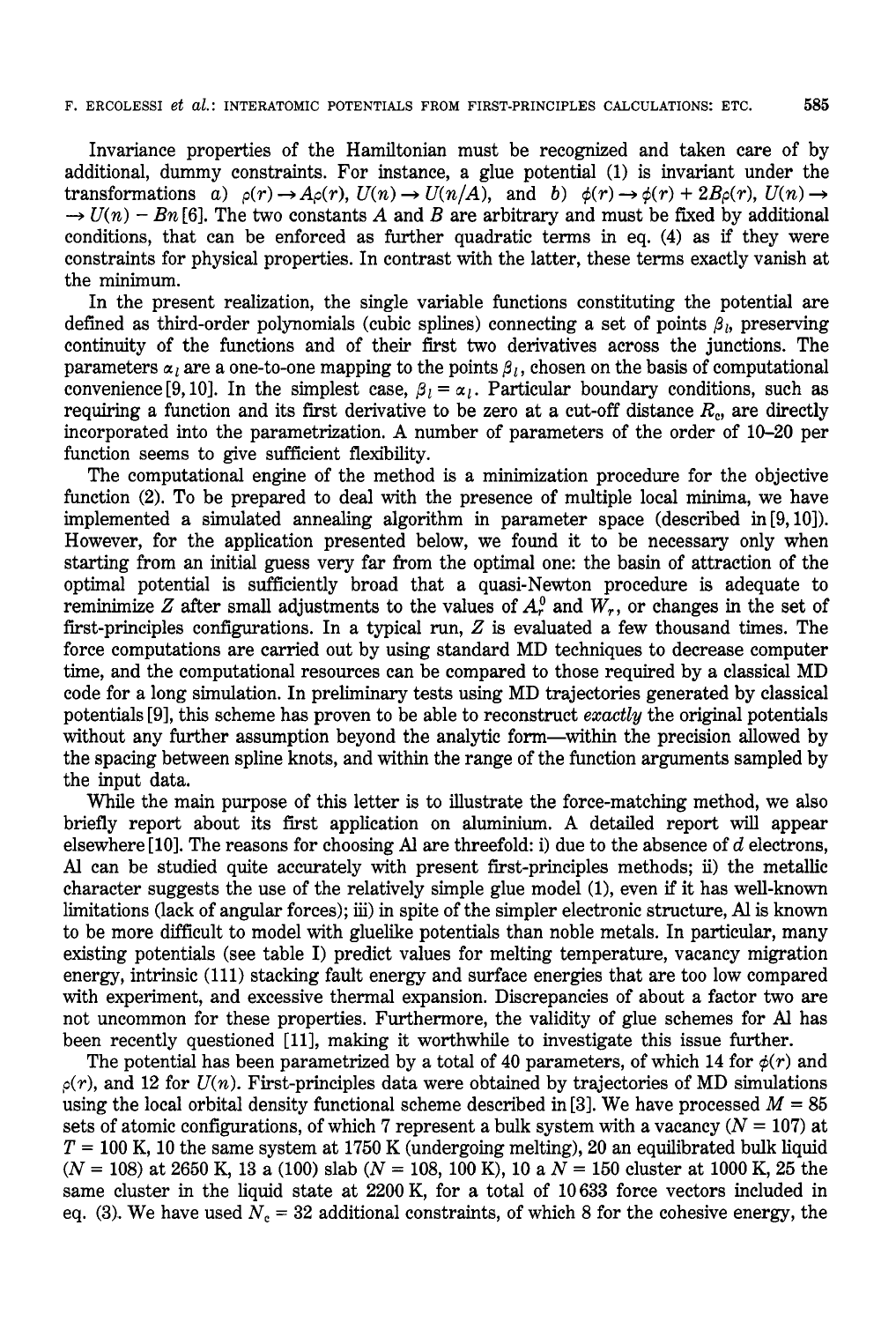

Fig. 1. - The three functions constituting the optimized glue potential for Al.

equilibrium lattice spacing  $a_0$ , the (unrelaxed) vacancy formation energy, the (unrelaxed) (111) intrinsic stacking fault energy, the (unrelaxed) (111) surface energy, the bulk modulus and the shear moduli  $C_{11} - C_{12}$  and  $C_{44}$ , 22 to fit the energy and pressure to the universal equation of state<sup>[12]</sup> at 11 different lattice spacings  $(a/a_0 = 0.90, 0.94, 0.97, 1.05, 1.11, 1.20,$ 1.30, 1.40, 1.50, 1.60, 1.75), and the remaining 2 are related to the invariance properties of the potential discussed above. The weights *W,* assigned to the constraints and the cut-off radius  $R_c$  for  $\phi(r)$  and  $\rho(r)$  have been adjusted by a trial-and-error procedure, where potentials were generated by minimizing *Z* and then run through a test suite including evaluation of relaxed energies of defects and surfaces, surface relaxations, thermal expansion and a melting-point estimate. The final potential, shown in fig. 1, has  $R_c = 5.56$  Å, and corresponds to  $Z = Z_F + Z_C = 0.029 + 0.003 = 0.032 \, (eV/\text{\AA})^2$ .  $\sqrt{Z_F} \approx 0.17 \, \text{eV/\AA}$  is the root mean square (r.m.s) deviation of force components, to be compared with the r.m.s force component in the input data,  $0.92 \text{ eV}/\text{\AA}$ . For comparison, we have found on the same set of data  $\sqrt{Z_F} \approx 0.33$  and  $0.41 \text{ eV}/\$ component in the input data,  $0.92 \text{ eV/A}$ . For comparison, we have found on the same set of data  $\sqrt{Z_F} \approx 0.33$  and  $0.41 \text{ eV/A}$ , respectively, for the potentials in refs. [13, 14]. To verify the stability of the potential against variations in the input data, we have made test runs where the number of configurations included was reduced by factors of approximately 2 and 10. As long as samples from each of the six trajectories used were still present in the set, the optimized potential was extremely close to that obtained from the full set.



Fig. 2.  $-$  Lattice parameter  $a$  as a function of temperature for our optimized potential (thick solid line), for the Voter-Chen (VC) **[131** and the Foiles-Daw (FD) [141 potentials (thin solid lines), compared with experimental data (dotted line). The jumps indicate the volume change on melting. Uncertainties in the determination of  $T_M$  are indicated in table I. In the liquid region,  $\alpha = (4\Omega)^{1/3}$  where  $\Omega$  is the atomic volume, as in the f.c.c. crystal.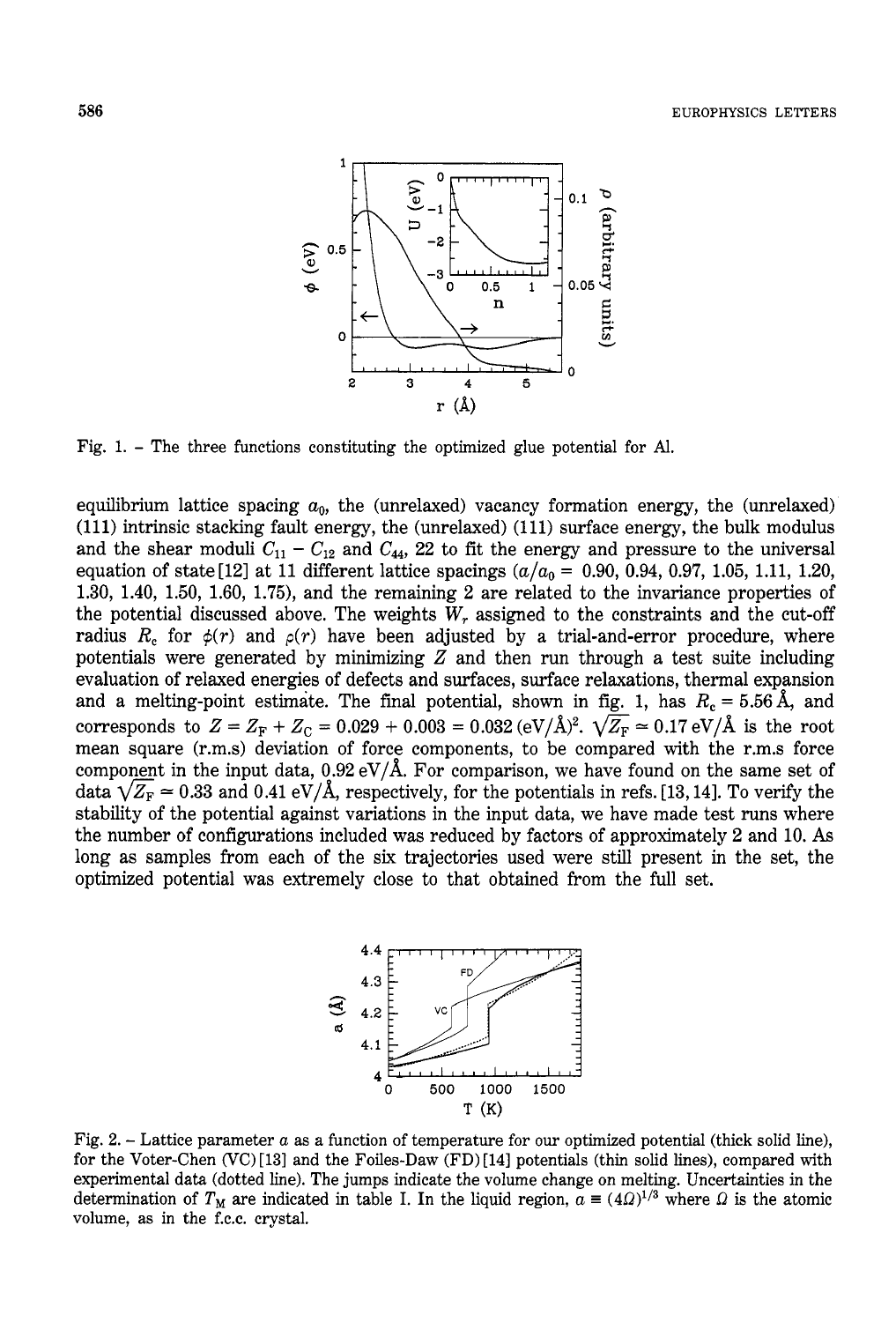TABLE I. *-Experimental and calculated (with the potential optimized in this work, and with those in re\$* [ 13,141) *values for equilibrium lattice spacing, cohesive energy, bulk modulus, elastic constants, phononfiequencies at the points X, L and K of the Brillouin zone, vacancy fomtion and migration energies, intrinsic* (111) *stacking fault energy, surface energy and surface relaxation between the two outmost layers for the* (lll), (100) *and* (110) *suflaces, themal-expansion coeflcient at room temperature, melting temperature, latent heat and volume change on melting. All the energies are at T* = *0 and include relaxation effects.* 

|                                                   | Experimental                   | This work        | ref. [13]           | ref.[14]            |
|---------------------------------------------------|--------------------------------|------------------|---------------------|---------------------|
| $a_0(A)$                                          | 4.032                          | 4.032            | 4.05 <sup>(a)</sup> | 4.05 <sup>(a)</sup> |
| $E_c$ (eV/atom)                                   | 3.36                           | 3.36             | 3.36                | 3.58 <sup>(a)</sup> |
| B(MBar)                                           | 0.809 <sup>(b)</sup>           | 0.809            | 0.79 <sup>(a)</sup> | 0.81                |
| $C_{11}$ (MBar)                                   | 1.180 <sup>(b)</sup>           | 1.181            | 1.07                | 1.08                |
| $C_{12}$ (MBar)                                   | $0.624(^{b})$                  | 0.623            | 0.652               | 0.68                |
| $C_{44}$ (MBar)                                   | $0.325(^{b})$                  | 0.367            | 0.322               | 0.45                |
| $v_L(X)$ (THz)                                    | 9.68 <sup>(c)</sup>            | 9.29             | 8.55                | 9.03                |
| $v_T(X)$ (THz)                                    | 5.81 <sup>(c)</sup>            | 5.80             | 5.20                | 6.23                |
| $v_L(L)$ (THz)                                    | 9.69 <sup>(c)</sup>            | 9.51             | 8.87                | 9.04                |
| $v_T(L)$ (THz)                                    | 4.22 <sup>(c)</sup>            | 4.02             | 3.70                | 4.26                |
| $v_L(K)$ (THz)                                    | 8.67 <sup>(c)</sup>            | 8.38             | 7.76                | 8.30                |
| $v_{\text{T1}}(K)$ (THz)                          | $7.55(^c)$                     | 7.50             | 6.87                | 7.32                |
| $v_{\rm T2}(K)$ (THz)                             | 5.62 <sup>(c)</sup>            | 5.34             | 4.80                | 5.67                |
| $E_{\text{vac}}^{\text{f}}\left(\text{eV}\right)$ | 0.66 <sup>(d)</sup>            | 0.69             | 0.63                | 0.62                |
| $E_{\rm vac}^{\, \rm m}$ (eV)                     | 0.62 <sup>(e)</sup>            | 0.61             | 0.30                | 0.54                |
| $E_{\rm SF}$ (meV/Å <sup>2</sup> )                | 7.5–9.0 $($                    | 6.5              | 4.7                 | 2.9                 |
| $\gamma_{111}$ (meV/Å <sup>2</sup> )              | $71 - 75(9)$                   | 54.3             | 51.4                | 31.1                |
| $\gamma_{100}~(\rm meV/\AA^2)$                    | $71 - 75(9)$                   | 58.8             | 53.3                | 34.1                |
| $\gamma_{110}$ (meV/Å <sup>2</sup> )              | $71 - 75(9)$                   | 64.7             | 59.9                | 36.5                |
| $d_{12}\left(111\right)\left(\% \right)$          | $+0.9 \pm 0.7^{h}$             | $+0.9$           | $-1.6$              | $-0.8$              |
| $d_{12}(100)(%$                                   | $-1.2 \pm 1.2$ <sup>(i</sup> ) | $-1.5$           | $-2.9$              | $-1.7$              |
| $d_{12}(110)(%$                                   | $-8.5 \pm 1.0\,(i)$            | $-4.6$           | $-10.4$             | $-5.4$              |
| $(1/a)(da/dT)(10^{-5}K^{-1})$                     | 2.35                           | $1.6\phantom{0}$ | 4.2                 | 3.1                 |
| $T_{\rm m}$ (K)                                   | 933.6                          | $939 \pm 5$      | $590 \pm 15$        | $740 \pm 10$        |
| $L_m$ (eV/atom)                                   | 0.108                          | 0.105            | 0.053               | 0.098               |
| $\Delta V_{\rm m}(\%)$                            | 6.5                            | 8.4              | 4.9                 | 9.5                 |

(a) Fitted exactly on a different set of experimental data. *(f)* Ref.[19].

*(b)* Extrapolated classically to  $T = 0$  from data in ref. [15]. *(g)* Estimate (c) Frequencies at 80 K from ref. [16]. *(h)* Ref. [21].

 $(g)$  Estimates for an «average» orientation, ref. [20].

*(c)* Frequencies at 80 K from ref.[16]. *(h)* Ref.[21].

*(d)* Ref. [17]. *(i)* Ref.[22].

(*j*) Ref. [23]. Ref. [21] reports  $-8.4 \pm 0.8$ .

Some properties of the potential are listed in table I. It should be noted that no constraint was imposed on the phonon frequencies at the zone boundary, so that they are mostly determined by force matching. Surface energies are somewhat lower than in experiment, but higher than those predicted by the other potentials. Surface relaxations are realistic—in particular, the rather uncommon surface expansion of Al(111)[21] is obtained-except that the contraction of **Al(110)** is not as large as in experiment. The thermal-expansion behaviour, obtained by MD at zero pressure, is shown in fig. **2.** The melting temperature, corresponding to the discontinuity, has been determined by achieving solid-liquid coexistence, following the technique described in **[24].** Thermal and melting properties are in remarkable agreement with experiment. On the other hand, it must be stressed that, by design, this potential is not expected to be accurate for geometries with extremely low coordination-such as **small**